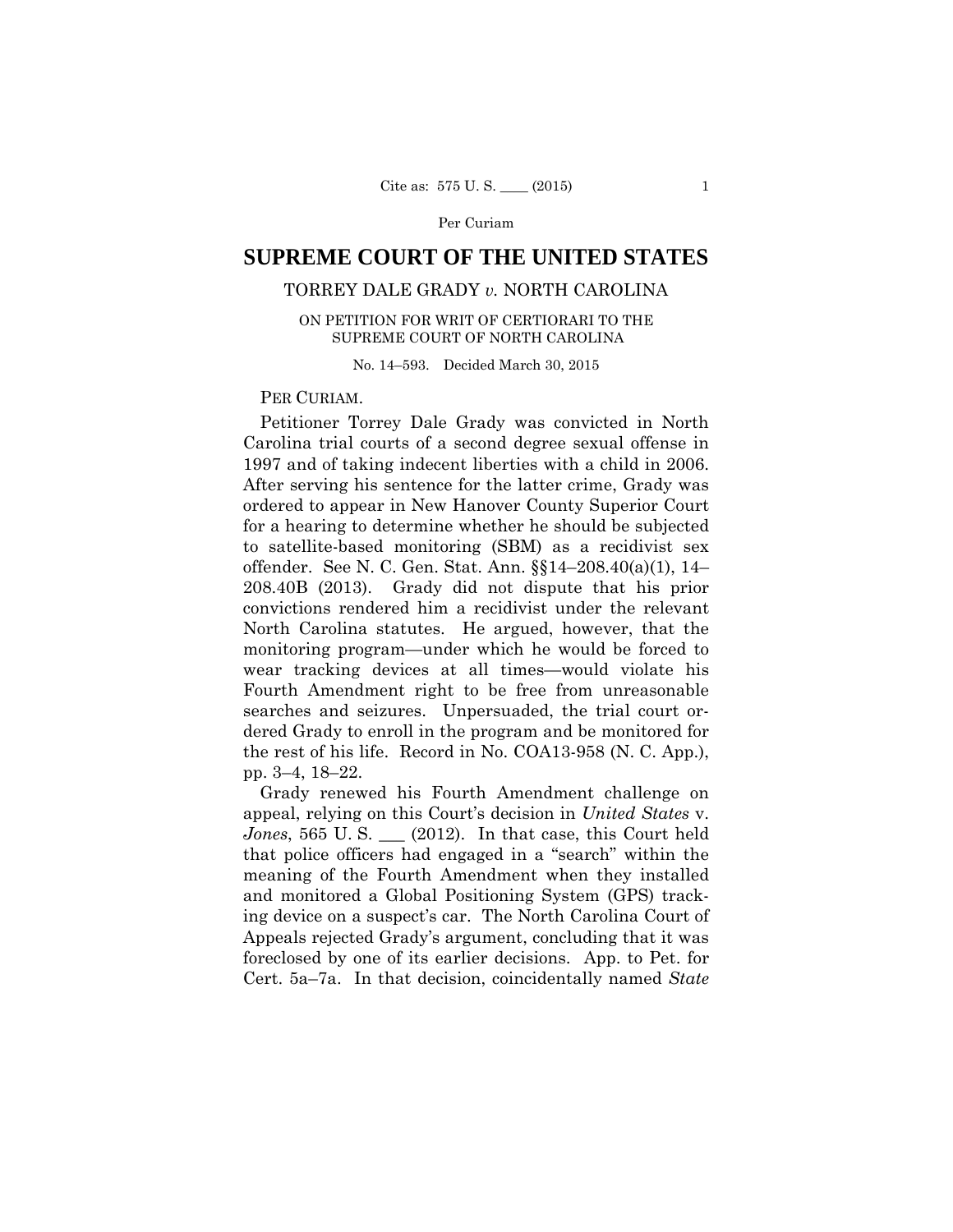v. *Jones*, the court had said:

"Defendant essentially argues that if affixing a GPS to an individual's vehicle constitutes a search of the individual, then the arguably more intrusive act of affixing an ankle bracelet to an individual must constitute a search of the individual as well. We disagree. The context presented in the instant case—which involves a civil SBM proceeding—is readily distinguishable from that presented in [*United States* v.] *Jones*, where the Court considered the propriety of a search in the context of a motion to suppress evidence. We conclude, therefore, that the specific holding in [*United States* v.] *Jones* does not control in the case *sub judice*." \_\_\_ N. C. App. \_\_\_, \_\_\_, 750 S. E. 2d 883, 886 (2013).

The court in Grady's case held itself bound by this reasoning and accordingly rejected his Fourth Amendment challenge. App. to Pet. for Cert. 6a–7a. The North Carolina Supreme Court in turn summarily dismissed Grady's appeal and denied his petition for discretionary review. 367 N. C. 523, 762 S. E. 2d 460 (2014). Grady now asks us to reverse these decisions.\*

The only explanation provided below for the rejection of Grady's challenge is the quoted passage from *State* v. *Jones*. And the only theory we discern in that passage is that the State's system of nonconsensual satellite-based monitoring does not entail a search within the meaning of the Fourth Amendment. That theory is inconsistent with

——————

<sup>\*</sup>Grady aims his petition at the decisions of both North Carolina appellate courts. See Pet. for Cert. 1. Because we treat the North Carolina Supreme Court's dismissal of an appeal for lack of a substantial constitutional question as a decision on the merits, it is that court's judgment, rather than the judgment of the Court of Appeals, that is subject to our review under 28 U. S. C. §1257(a). See *R. J. Reynolds Tobacco Co.* v. *Durham County*, 479 U. S. 130, 138–139 (1986).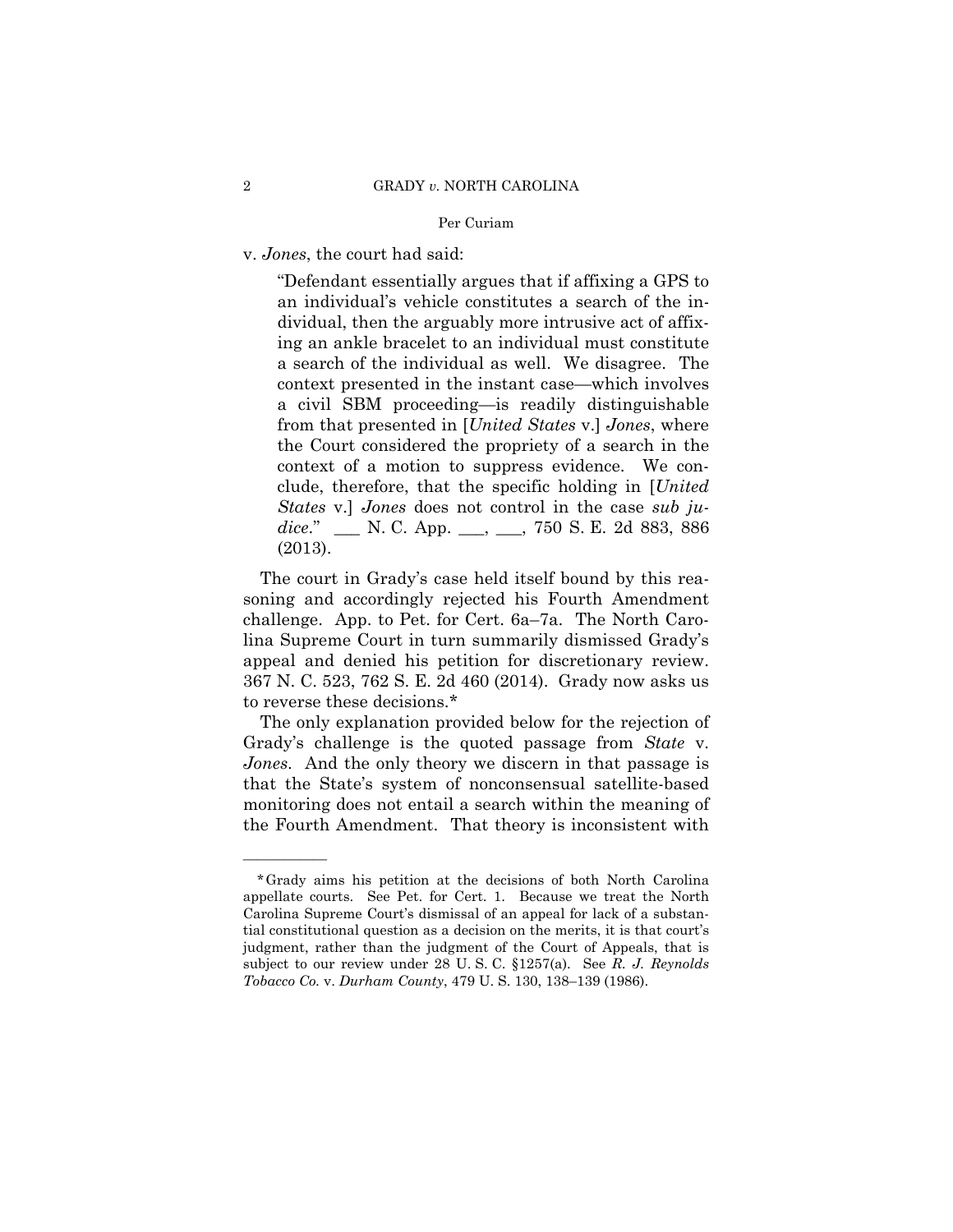this Court's precedents.

 search has undoubtedly occurred." *Id.,* at \_\_\_, n. 3 (slip In *United States* v. *Jones*, we held that "the Government's installation of a GPS device on a target's vehicle, and its use of that device to monitor the vehicle's movements, constitutes a 'search.'" 565 U. S., at \_\_\_ (slip op., at 3) (footnote omitted). We stressed the importance of the fact that the Government had "physically occupied private property for the purpose of obtaining information." *Id.,* at \_\_\_ (slip op., at 4). Under such circumstances, it was not necessary to inquire about the target's expectation of privacy in his vehicle's movements in order to determine if a Fourth Amendment search had occurred. "Where, as here, the Government obtains information by physically intruding on a constitutionally protected area, such a op., at 6, n. 3).

We reaffirmed this principle in *Florida* v. *Jardines*, 569 U. S.  $\frac{1}{\sqrt{2}}$   $\frac{1}{\sqrt{2}}$  (2013) (slip op., at 3–4), where we held that having a drug-sniffing dog nose around a suspect's front porch was a search, because police had "gathered . . . information by physically entering and occupying the [curtilage of the house] to engage in conduct not explicitly or implicitly permitted by the homeowner." See also *id.,* at  $\equiv$  (slip op., at 9) (a search occurs "when the government" gains evidence by physically intruding on constitutionally protected areas"). In light of these decisions, it follows that a State also conducts a search when it attaches a device to a person's body, without consent, for the purpose of tracking that individual's movements.

In concluding otherwise, the North Carolina Court of Appeals apparently placed decisive weight on the fact that the State's monitoring program is civil in nature. See *Jones*, \_\_\_ N. C. App., at \_\_\_, 750 S. E. 2d, at 886 ("the instant case . . . involves a civil SBM proceeding"). "It is well settled," however, "that the Fourth Amendment's protection extends beyond the sphere of criminal investi-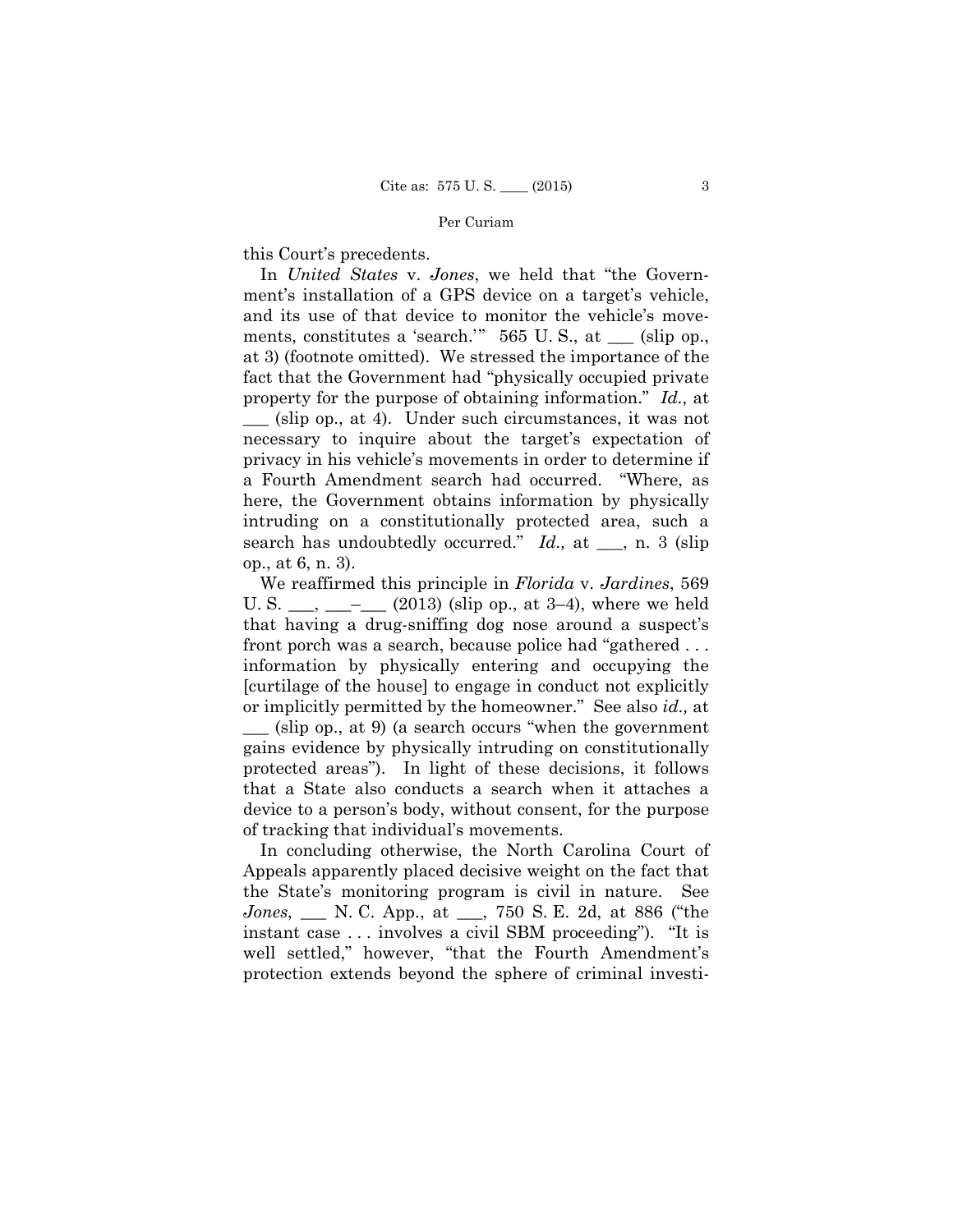gations," *Ontario* v. *Quon*, 560 U. S. 746, 755 (2010), and the government's purpose in collecting information does not control whether the method of collection constitutes a search. A building inspector who enters a home simply to ensure compliance with civil safety regulations has undoubtedly conducted a search under the Fourth Amendment. See *Camara* v. *Municipal Court of City and County of San Francisco*, 387 U. S. 523, 534 (1967) (housing inspections are "administrative searches" that must comply with the Fourth Amendment).

In its brief in opposition to certiorari, the State faults Grady for failing to introduce "evidence about the State's implementation of the SBM program or what information, if any, it currently obtains through the monitoring process." Brief in Opposition 11. Without evidence that it is acting to obtain information, the State argues, "there is no basis upon which this Court can determine whether North Carolina conducts a 'search' of an offender enrolled in its SBM program." *Ibid.* (citing *Jones*, 565 U. S., at \_\_\_, n. 5 (slip op., at 7, n. 5) (noting that a government intrusion is not a search unless "done to obtain information")). In other words, the State argues that we cannot be sure its program for satellite-based *monitoring* of sex offenders collects any information. If the very name of the program does not suffice to rebut this contention, the text of the statute surely does:

"The satellite-based monitoring program shall use a system that provides all of the following:

"(1) Time-correlated and continuous tracking of the geographic location of the subject . . . .

"(2) Reporting of subject's violations of prescriptive and proscriptive schedule or location requirements." N. C. Gen. Stat. Ann. §14–208.40(c).

The State's program is plainly designed to obtain information. And since it does so by physically intruding on a